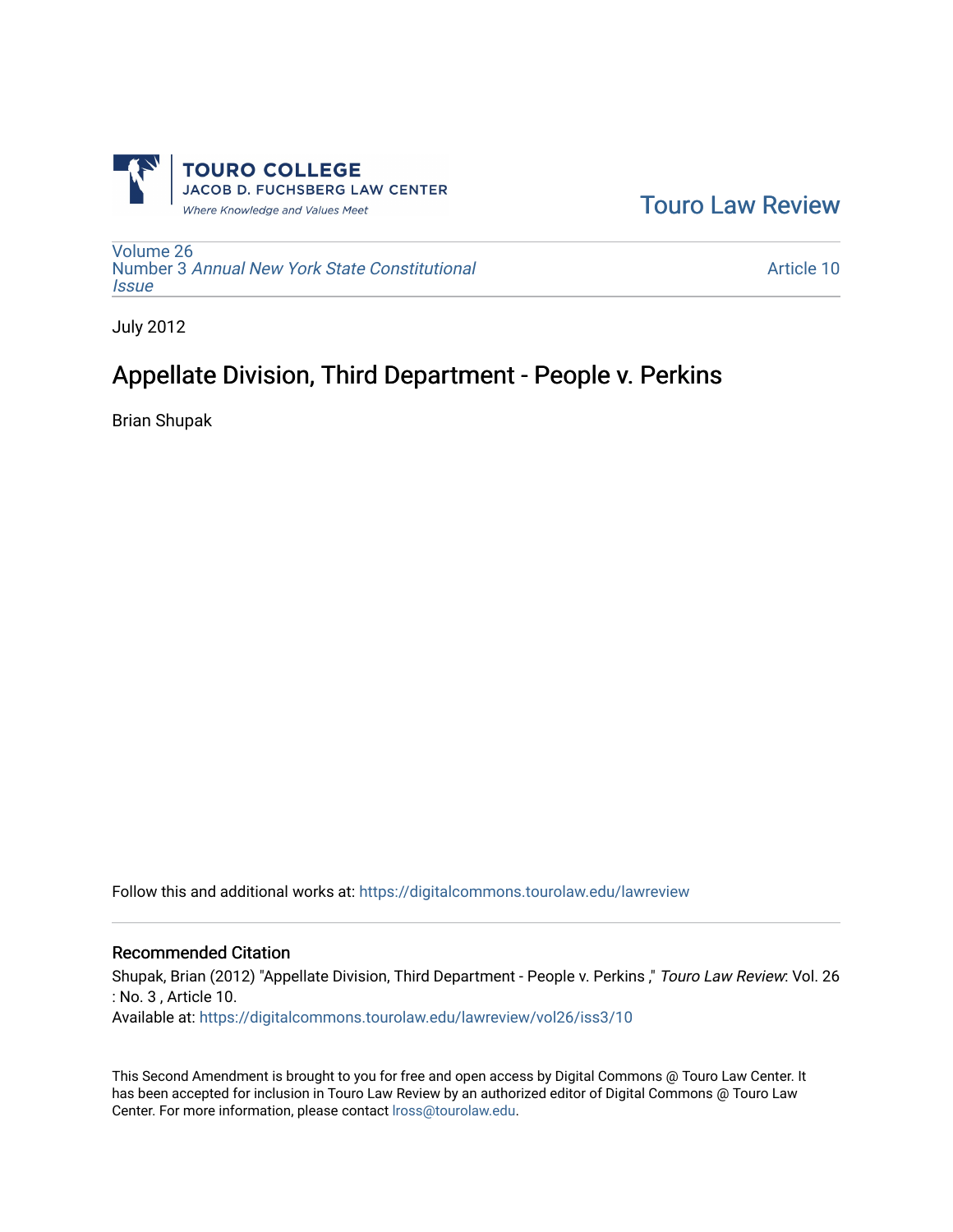# **SUPREME COURT OF NEW YORK APPELLATE DIVISION, THIRD DEPARTMENT**

# People v. Perkins' (decided May 21, **2009)**

On August **17, 2007,** a jury convicted Shawn Perkins "of criminal possession of a weapon in the second **...** and **...** third de $grees[]$ ."<sup>2</sup> He received concurrent sentences of eight and one-half years in prison with three and one-half years post-release supervision on the second-degree charge, and six and one-half years in prison with three years of post-release supervision on the third degree charge. $3$  Perkins appealed his conviction, but the Appellate Division, Third Department, unanimously affirmed.4

In September **2006,** Perkins "was involved in a verbal confrontation" that intensified into gunfire. $5$  Perkins pulled a handgun and fired twice at the victim. $<sup>6</sup>$  He then fled the scene, leaving the vic-</sup> tim uninjured.7 Perkins was subsequently indicted on various charges, including "possession of a weapon in the second. **. .** and **...** third degree[s]."<sup>8</sup> After a jury trial, Perkins was convicted on the two criminal possession charges.<sup>9</sup>

On appeal, Perkins argued that his conviction pursuant to article **265** of the New York Penal Law ("Article *265")* violated his

s *Id.* at **210.**

*Id.* at 210. At trial, the government dismissed the reckless endangerment charge. Perkins, **880 N.Y.S.** at 210 n.1. Also, the jury acquitted Perkins of the charges of attempted assault in the first-degree and attempted murder in the second-degree. *Id.* at **210.**

**787**

**<sup>&#</sup>x27; 880 N.Y.S.2d 209 (App.** Div. **3d** Dep't **2009),** *appeal denied,* **13 N.Y.3d 748 (2009). <sup>2</sup>***Id.* at **209-10.**

**<sup>&#</sup>x27;** *Id.* at **210.**

<sup>4</sup>*Id.* at **211.**

**<sup>6</sup>** *Perkins,* **880 N.Y.S.2d** at **210.**

*<sup>7</sup>id.*

**<sup>8</sup>** *Id.* Perkins was also indicted on "one count **...** of reckless endangerment in the firstdegree, **. . .** attempted assault in the first-degree, and attempted murder **in** the seconddegree." *Id*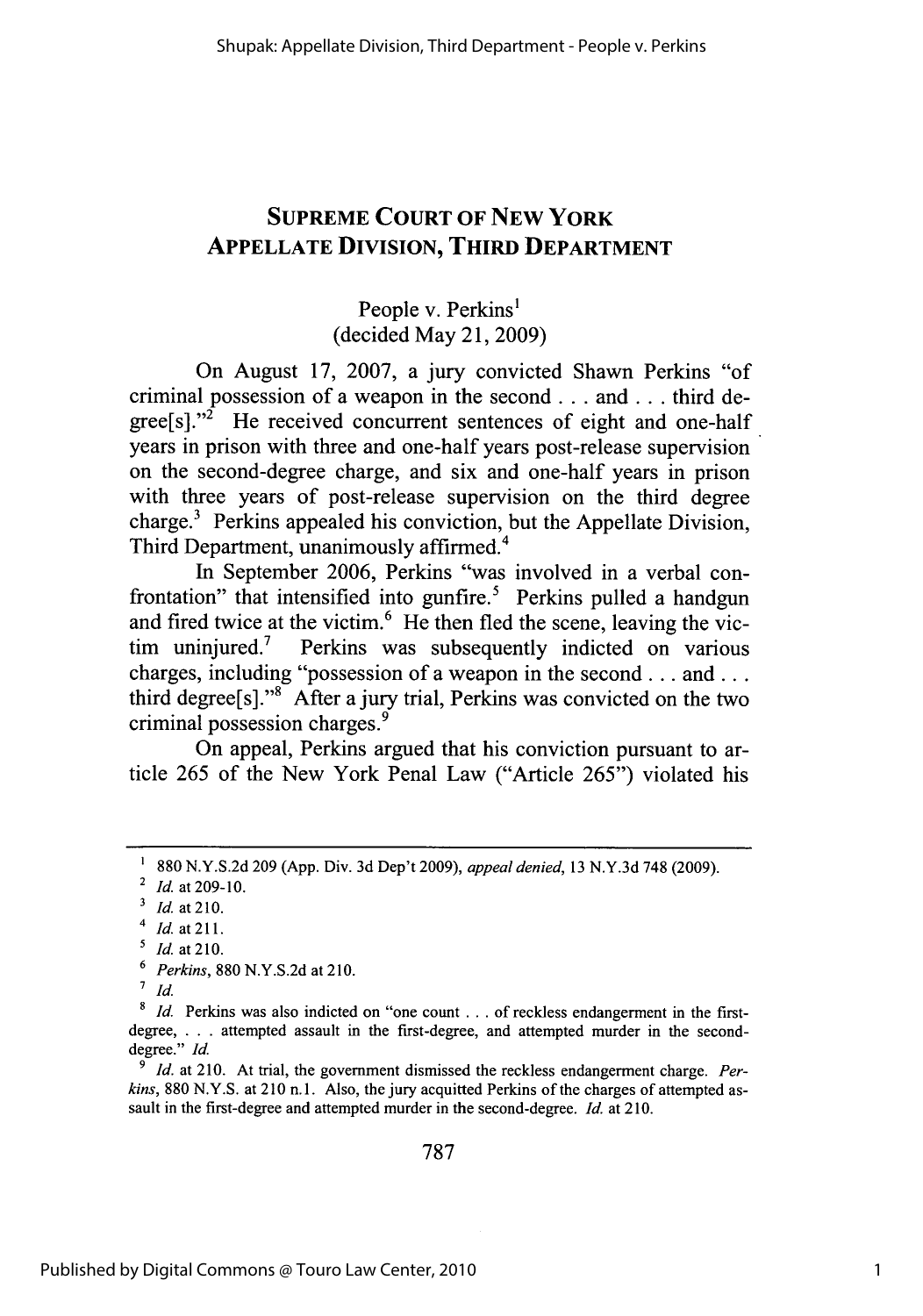*TOUROLAWREVIEW* **788** [Vol. **26**

rights under the United States Constitution, $10$  and section four of the New York Civil Rights Law ("CRL").<sup>11</sup> More specifically, Perkins argued that in light of the United States Supreme Court's decision in *District of Columbia v. Heller*<sup>12</sup> he had a constitutionally protected right to bear arms in his home for self-defense purposes, and that Article **265** created a total ban on handgun possession; therefore, he argued his conviction violated his constitutional rights.<sup>13</sup>

The court disagreed and acknowledged that although the *Heller* Court concluded that the Second Amendment protects an individual's right to bear arms in the home for self-defense, it is not an absolute right but one that "may be limited **by** reasonable governmental restrictions."<sup>14</sup> The Appellate Division, Third Department, distinguished the challenged statutes in *Heller"* from Article **265,** which, the court said, is not a total ban on the right to possess handguns, and therefore does not constitute a "severe restriction" on Perkins' Second Amendment right.<sup>16</sup> The court also reaffirmed New York's firearm licensing requirement as an acceptable regulation of handgun possession and stated that it "will not contravene *Heller* so long as it is not enforced in an arbitrary and capricious manner."<sup>17</sup>

Perkins was not home during the crime, and, more importantly, he "did not have a valid pistol permit."<sup>18</sup> Based on these facts, the court concluded that Perkins' constitutional challenge was meritless "[i]nasmuch as the relevant sections of the Penal Law are constitutionally sound and [his] conduct did not conform to that which is protected by the Second Amendment" or section four of the CRL.<sup>19</sup>

*In Heller,* the United States Supreme Court extensively discussed the Second Amendment right to bear arms. The respondent, Dick Heller, was denied a handgun registration certificate **by** the Dis-

**<sup>10</sup> U.S. CONST.** amend. **II,** states: **"A** well regulated Militia, being necessary to the security of a free State, the right of the people to keep and bear Arms, shall not be infringed."

**<sup>1</sup>** N.Y. Civ. RIGHTS LAW **§** 4 (McKinney **1909)** states: **"A** well regulated militia being necessary to the security of a free state, the right of the people to keep and bear arms cannot be infringed." *See also Perkins,* **880 N.Y.S.2d** at 210.

**<sup>12</sup>128 S.** Ct. **2783 (2008).**

<sup>13</sup>*Perkins,* **880 N.Y.S.2d** at 210.

<sup>14</sup>*Id* at **210** (citing *Heller,* **128 S.** Ct. at **2816).**

*<sup>5</sup> See infra note 22.*

**<sup>16</sup>***Perkins,* **880 N.Y.S.2d** at **210** (internal quotations omitted).

**<sup>1</sup>** *Id. (citing Heller,* **128 S.** Ct. at **2819).**

**<sup>18</sup>** *Id*

**<sup>&#</sup>x27;9** *Id* at **210.**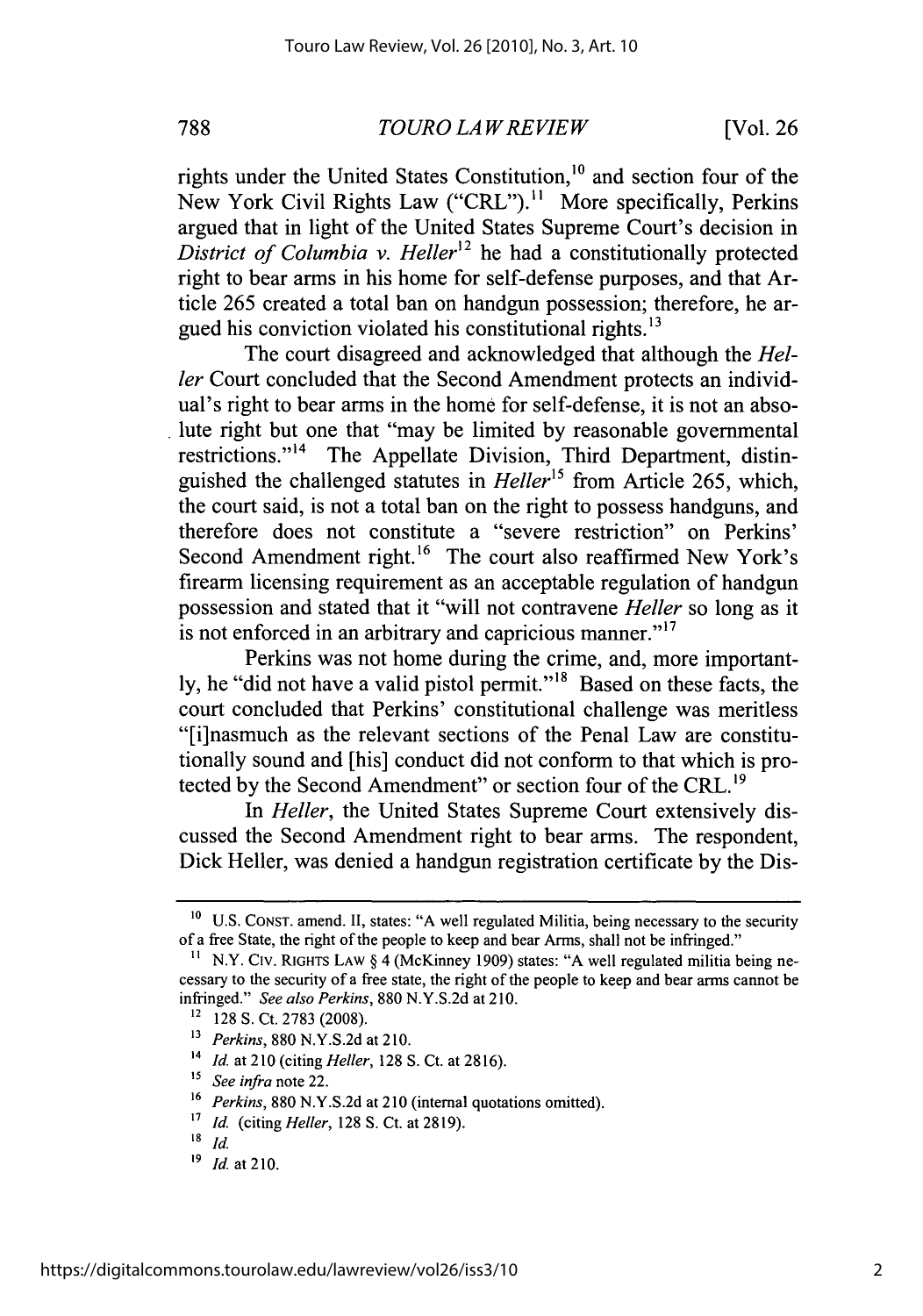trict of Columbia.<sup>20</sup> He subsequently filed a federal lawsuit in which he sought to enjoin the District of Columbia from enforcing three gun control statutes.<sup>21</sup> The district court dismissed the complaint,<sup>22</sup> but the court of appeals reversed.<sup>23</sup> In reversing, the Court of Appeals for the District of Columbia held that an individual has the right to possess firearms under the Second Amendment "and that the city's total ban on handguns, as well as its requirement that firearms in the home be kept nonfunctional even when necessary for self-defense, violated that right. $124$  Recognizing the constitutional magnitude of the issue, the Supreme Court subsequently granted certiorari.<sup>25</sup>

The limited scope of the issue presented to the Supreme Court was whether a prohibition against an operable handgun in an individual's "home violates the Second Amendment."<sup>26</sup> In a five to four decision written by Justice Scalia,<sup>27</sup> the majority held that a prohibition against the possession of handguns in an individual's home, as well as a prohibition against keeping a lawful gun operable for selfdefense purposes, violates the Second Amendment.<sup>28</sup>

In reaching this conclusion, the Court first discussed the meaning of the Second Amendment and analyzed the parties' competing interpretations of the amendment.<sup>29</sup> After a thorough discussion of the historical background of the Second Amendment, the Court determined that it "guarantee[s] the individual [the] right to

**<sup>22</sup>***See* Parker v. District of Columbia *(Parker 1), 311* F. Supp. **2d 103, 109 (D.D.C.** 2004), *rev'd and remanded,* **478 F.3d 370 (D.C.** Cir. **2007).**

**<sup>23</sup>**Parker v. District of Columbia *(Parker II),* **478 F.3d 370, 373 (D.C.** Cir. **2007).**

**<sup>25</sup>***id.*

**<sup>28</sup>***Id.* at **2821-22.**

**<sup>20</sup>***Heller,* **128 S.** Ct. at **2788.**

**<sup>21</sup>***Id. See also* **D.C. CODE § 7-2502.01** (a) **(2009)** ("[N]o person **.. .** in the District [of Columbia] shall possess or control any firearm, unless the person **. ..** holds a valid registration certificate for the firearm."); **D.C. CODE § 7-2502.02** (a) (4) (2001) **("A** registration certificate shall not be issued for a [p]istol not validly registered to the current registrant in the District **..... ); D.C. CODE § 7-2507.02** (a) (2001) ("It shall be the policy of the District **. ..** that each registrant should keep any firearm in his or her possession unloaded and either disassembled or secured **by** a trigger lock, gun safe, locked box, or other secure device."). These statutes were found **by** the *Heller* Court to violate the Second Amendment.

**<sup>24</sup>***Heller,* **128 S.** Ct. at **2788** (citing *Parker II,* **478 F.3d** at **395,** 399-401).

**<sup>26</sup>***Id.* at **2787-88.**

**<sup>27</sup>***See id.* at **2787.**

**<sup>29</sup>** *Heller,* **128 S.** Ct. at **2789.** The District of Columbia argued that the Second Amendment only applies "in connection with militia service," as opposed to Heller's interpretation that the right applies to individuals unconnected with militia service and for "lawful purposes, such as self-defense within the home." *Id.*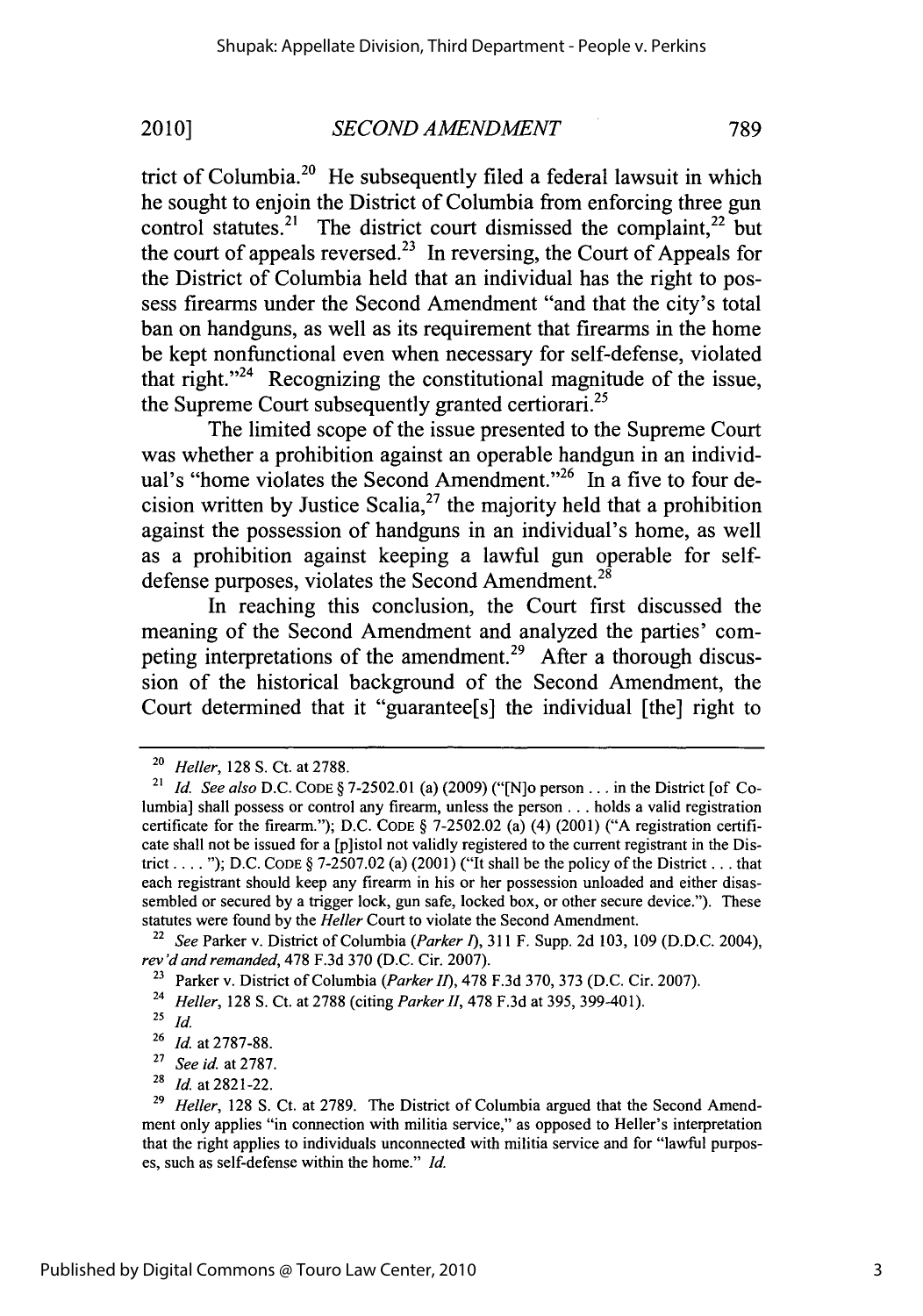*TOURO LAWREVIEW* **790** [Vol. **26**

possess and carry weapons in case of confrontation."<sup>30</sup> However, the Court was careful to recognize that although it is "a *pre-existing* right,"<sup>31</sup> it does have its limitations. $32$ 

*Heller* made clear that the right of self-defense is fundamental to the Second Amendment, and laws that prohibit an individual from maintaining an operable handgun in their own home to protect that right is unconstitutional.33 Although the *Heller* Court conceded that handgun violence is rampant and has plagued this country for years, the Court recognized that there are other ways to regulate handguns when it stated, "the enshrinement of constitutional rights necessarily takes certain policy choices off the table. These include the absolute prohibition of handguns held and used for self-defense in the home."<sup>34</sup> Even though absolute prohibitions are unconstitutional, some restrictions are permissible and, arguably necessary. Examples of permissible restrictions include, "prohibitions on the possession **... by** felons and the mentally ill, **...** laws forbidding the carrying of firearms in sensitive places **. . . ,** [and] laws imposing conditions and qualifications on the commercial sale of arms."<sup>35</sup>

When the Court analyzed the challenged statutes, it found that the requirement to keep handguns inoperable in the home created a total ban on a certain class of guns.<sup>36</sup> This class of handguns is the most popular type used **by** Americans for the lawful purpose of "selfdefense in the home." $37$  Furthermore, a handgun is a common type to use in self-defense situations in the home; it is easy to handle, quickly "accessible in an emergency," and it can be held while a person phones the police.<sup>38</sup> Significantly, the Court noted that the challenged statutes would not pass any standard of scrutiny used in a constitutional challenge.<sup>39</sup>

**<sup>30</sup>***Id. at* **2797.**

**<sup>31</sup>***id.*

**<sup>32</sup>***Id at* **2799.**

**<sup>33</sup>***Heller,* **128 S.** Ct. at **2817-18.**

**<sup>34</sup>***Id.* at **2822.**

<sup>&</sup>lt;sup>35</sup> *Id.* at 2817. Two examples of sensitive places the Court mentioned include "schools and government buildings." *Id. See also* People v. Ferguson, No. **2008QN036911, 2008** WL 4694552, at **\*1** (N.Y. City Crim. Ct. Oct. 24, **2008)** (recognizing an airport as a sensitive place).

**<sup>36</sup>***Id.* at **2817.**

<sup>3</sup> *Heller,* **128 S.** Ct. at **2818.**

**<sup>38</sup>** *Id.* at **2818.**

**<sup>&#</sup>x27;9** *Id. at 2817-18.*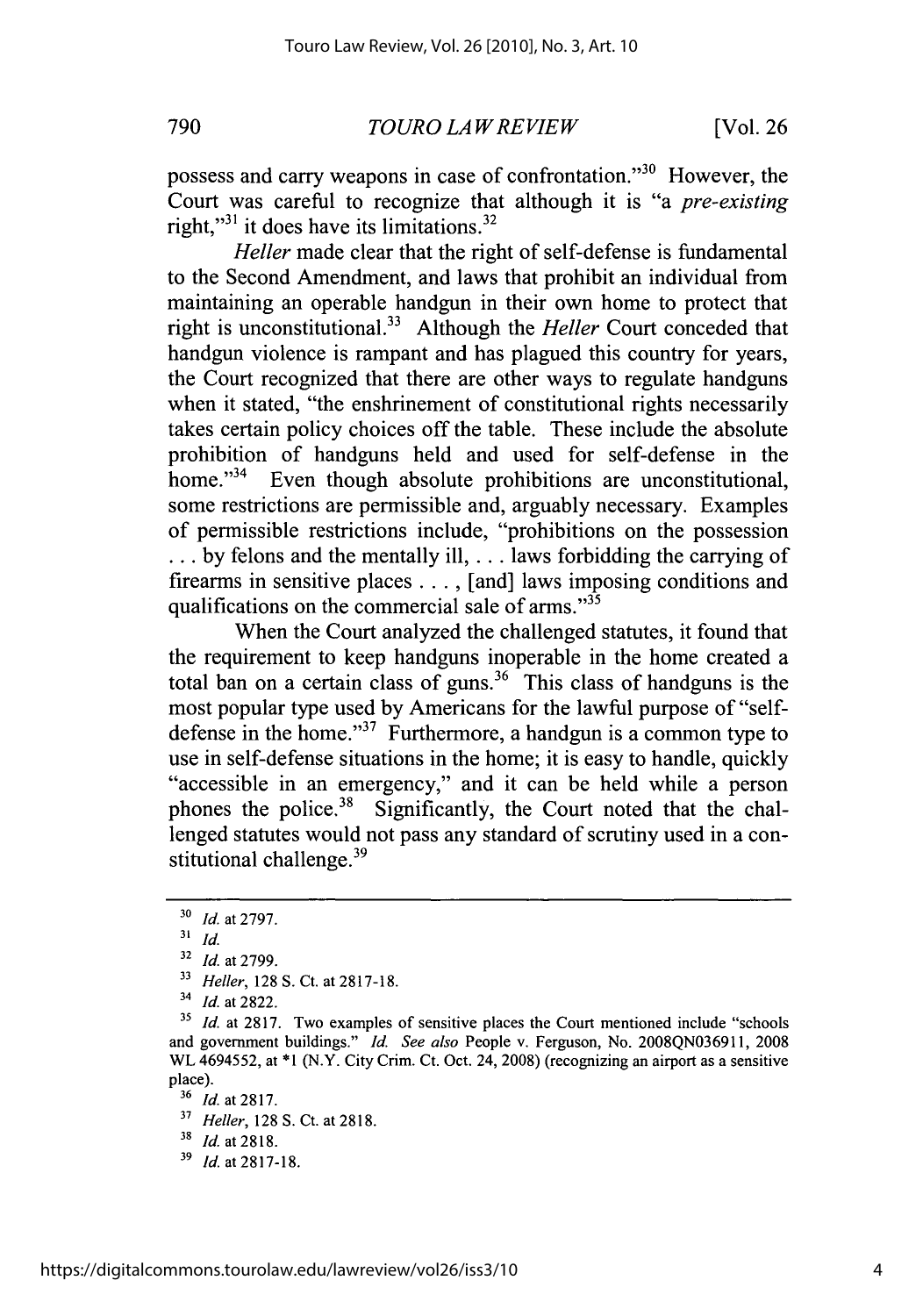*Heller* does have its criticisms, however. The dissenters cautioned that the majority was declaring a new constitutional right-to keep and bear arms for a private use—that does not comport with the original understanding of the Second Amendment.<sup>40</sup> Furthermore, the dissenters were concerned that "the scope of permissible regulations" is left for future judicial review and, more importantly, that it could lead to a slippery slope.<sup>41</sup> In a separate opinion, Justice Breyer disagreed with the majority and noted that the District's ban on handguns was a well-reasoned decision that was a necessary response to an alarming number of handguns that were present in a high-crime area. $42$  The legislative intent in passing the challenged statutes was to decrease a life-threatening problem.<sup>43</sup>

The life-threatening problem referred to **by** the dissent is well documented. **A** discussion of handgun violence statistics reveals that handguns play a major role in crime and death." "From **1993** to **1997,** there were **180,533** firearm-related deaths in the United States."45 Approximately *50%* were suicides, while "44% were homicides."<sup>46</sup> More troubling is that one out of every eight firearm related deaths were persons "under the age of [twenty;]" further "[flirearm-related deaths account for **22.5%** of all injury deaths" of

**<sup>40</sup>***Id. at* 2846 (Stevens, **J.,** dissenting).

<sup>41</sup> *Id.* The dissenters were troubled **by** the majority's interpretation that the Second Amendment meant the right to possess handguns for a private purpose because it "upsets [the] settled understanding" of the amendment. *Heller,* **128 S.** Ct. at 2846. Prior to *Heller it* was understood that legislatures were free to regulate handgun possession, provided that the well-regulated militia is preserved; however, it is now left to future courts to determine the scope of the new meaning. *Id.* The dissenters were concerned that the need for self-defense frequently arises outside the home; therefore, the dissenters fear that the right to possess a handgun in the home for self-defense will soon be expanded to locations outside of the home. *Id.* Furthermore, the dissent asserted that the Court should be cautious in entering a "political thicket" concerning the debate of gun control when the political process has not been questioned; instead, the Court should adhere "to a policy of judicial restraint" rather than announcing bold policy choices today. *Id.* at 2846 n.39.

**<sup>42</sup>***Id.* at **2847** (Breyer, **J.,** dissenting) ("[T]he District's regulation, which focuses upon the presence of handguns in high-crime urban areas, represents a permissible legislative response to a serious, indeed life-threatening, problem.").

<sup>43</sup>*Heller,* **128 S.** Ct. at **2847.**

*<sup>44</sup> See id.* at **2856-57.**

<sup>45</sup>*Id.* at **2856.** *See generally* **MARIANNE** W. **ZAWITZ** *&* **KEVIN J. STROM, UNITED STATES DEP'T OF JUSTICE, BUREAU OF JUSTICE STATISTICS, FIREARM INJURY AND DEATH FROM** CRIME, 1993-97 (2000), http://bjs.ojp.usdoj.gov/content/content/pub/pdf/fidc9397.pdf.

**<sup>46</sup>***Heller,* **128 S.** Ct. at **2856** (Breyer, **J.,** dissenting).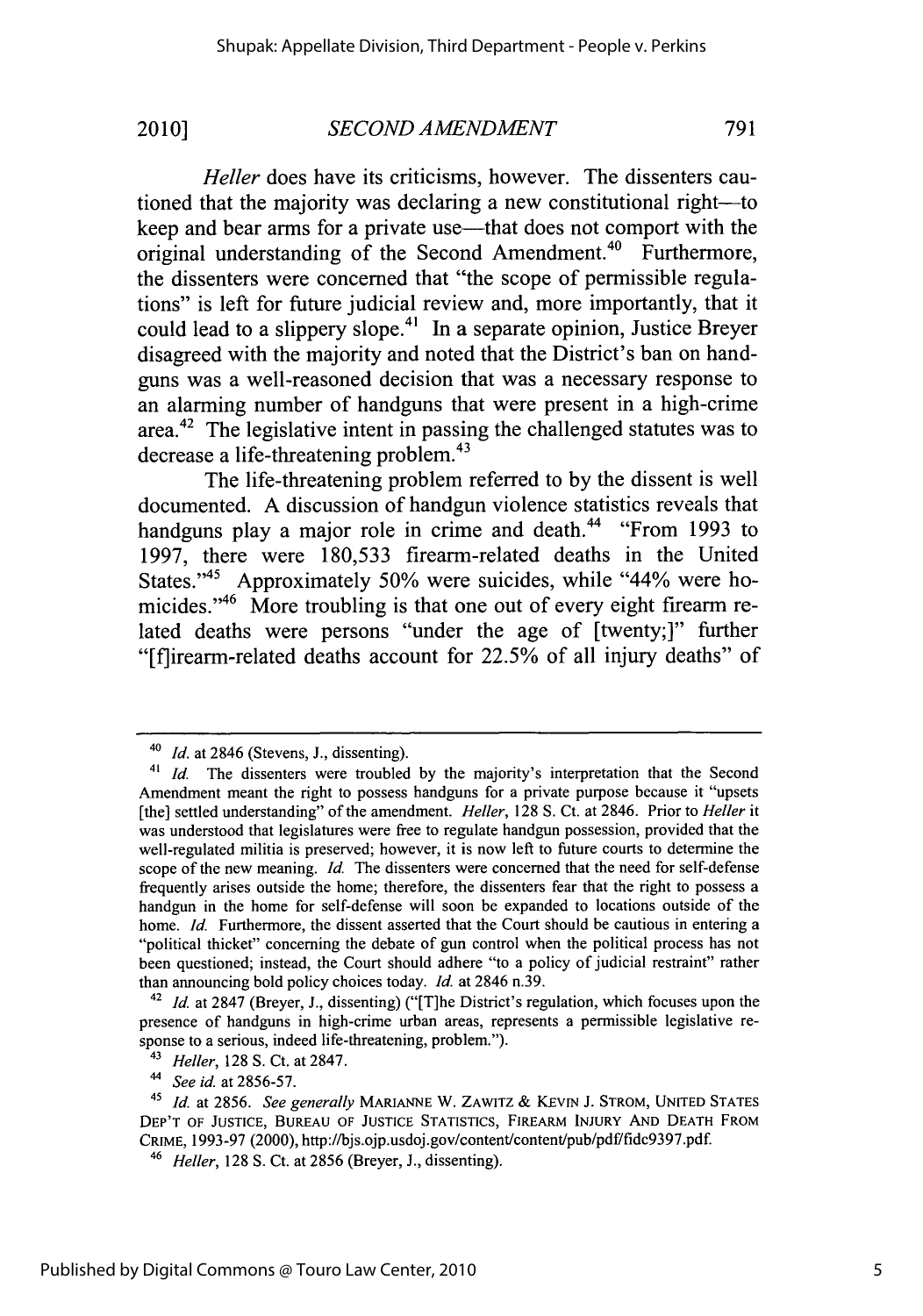**792** *TOURO LAWREVIEW* [Vol. **26**

individuals nineteen years old or younger. $47$  The Court recognized that these statistics represent a disturbing problem in America, which requires reasonable restrictions on the possession of handguns in order to curtail the unfortunate number of handgun related deaths.<sup>48</sup>

Interestingly, *Heller* limits only Congress' powers, but not those of the individual states.49 It was already settled in *United States v. Cruikshank,50* that the right "means no more than that it shall not be infringed by Congress."<sup>51</sup> Each state is allowed to either restrict or protect its citizens under its own police powers. 52 However, the language of section four of the CRL in New York is substantially similar to the Second Amendment and is interpreted the same way.<sup>53</sup>

In *Maloney v. Cuomo*,<sup>54</sup> the Second Circuit Court of Appeals addressed the constitutionality of Article **265** and held that it does "not violate the Second Amendment."<sup>55</sup> James Maloney was arrested and charged with possession of a weapon after being in possession of a chuka stick.<sup>56</sup> The charge was subsequently dismissed as a result of Maloney's guilty plea to disorderly conduct and his agreement to destroy the weapon.<sup>57</sup> Maloney then filed a lawsuit that sought a decla-

- **50 92 U.S.** 542 **(1875).**
- *SId.* at **553.**
- <sup>52</sup>*Heller,* **128 S.** Ct. at **2813.**

**5** Moore v. Gallup, 45 **N.Y.S.2d 63, 66 (App.** Div. **3d** Dep't 1943) ("[Aluthoritative Federal decisions construing the Second Amendment may properly be applied to the State statute in the interest of homogeneity of interpretation."). *See also* Citizens for a Safer Cmty. v. City of Rochester, **627 N.Y.S.2d 193, 198** (Sup. Ct. Monroe County 1994) ("The [c]ourts of this State have concluded that the language of federal law interpreting the Second Amendment (which is identical in its language to Article 2, **§** 4 of the Civil Rights Law) should be used in interpreting the provisions of this state law.").

**<sup>56</sup>***Id.* at **58.** *See also* N.Y. **PENAL LAW § 265.01 (1)** (McKinney **2008)** which provides, in pertinent part: **"A** person is guilty of criminal possession of a weapon in the fourth degree when: [h]e or she possesses any ... chuka stick .... " A chuka stick, also known as a "nunchaku," is:

> [A]ny device designed primarily as a weapon, consisting of two or more lengths of a rigid material joined together **by** a thong, rope or chain in such a manner as to allow free movement of a portion of the device while held in the hand and capable of being rotated in such a manner as to inflict **serious injury upon a person by** striking or choking.

N.Y. **PENAL LAW § 265.00** (14) (McKinney **2008).**

**5** *Maloney,* 554 **F.3d** at **58.**

<sup>47</sup> *id.*

**<sup>48</sup>***See id. at* **2816-17** (majority opinion).

<sup>49</sup>*Id.* at **2813.**

<sup>54 554</sup> **F.3d 56 (2d** Cir. **2009)** (per curiam).

*<sup>15</sup>Id.* at **59.**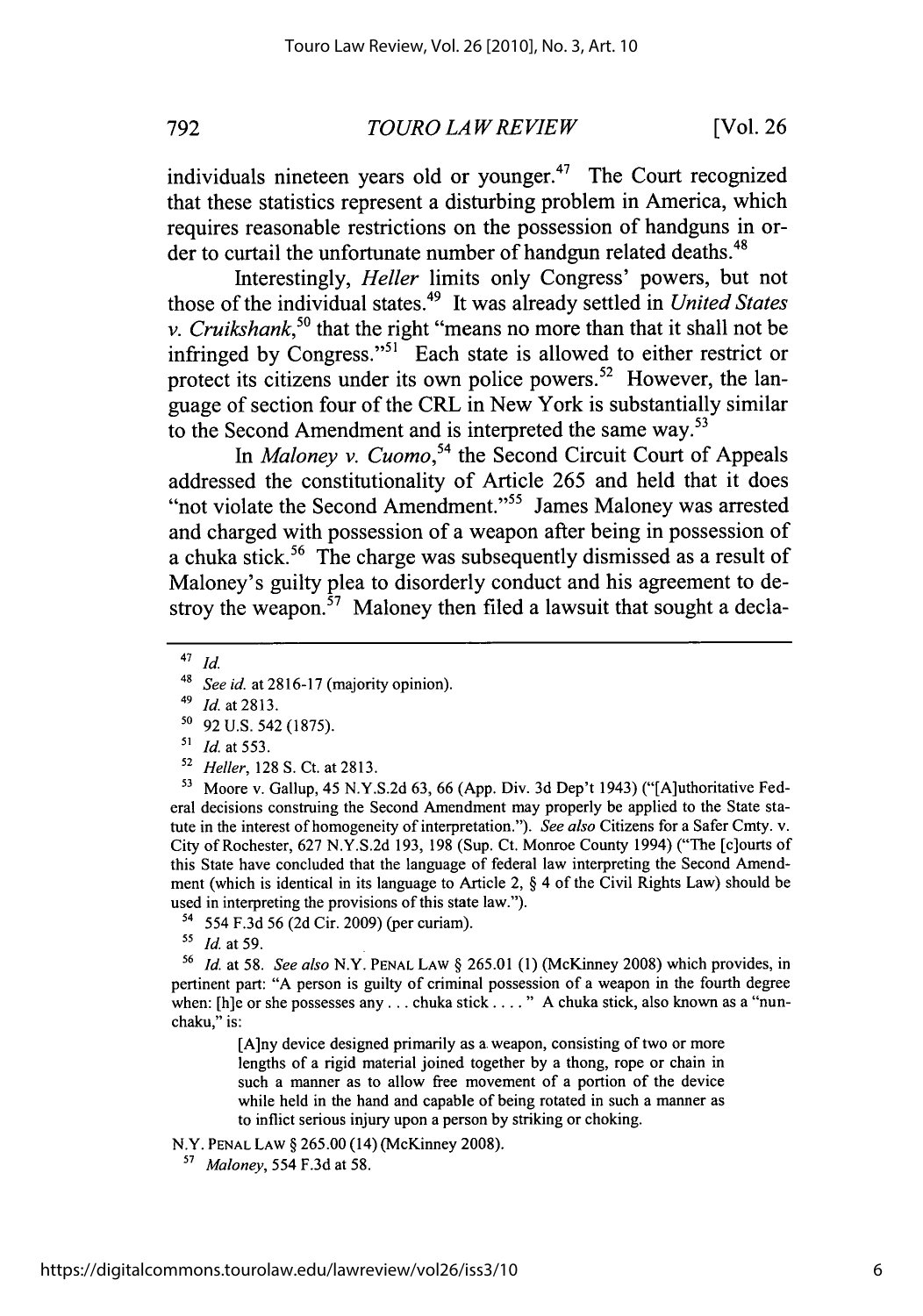ration that Article *265* was unconstitutional because it prohibited the "possession of nunchakus in [his] home."<sup>58</sup> The district court dismissed the complaint on the ground that "the Second Amendment does not apply to the states"; therefore, New York is not precluded from imposing its own regulations on the possession of chuka sticks.<sup>59</sup>

Maloney appealed and argued that the ban violated his Second Amendment right because there is no rational basis for the prohibition under the Fourteenth Amendment.<sup>60</sup> The Second Circuit affirmed the district court's ruling with respect to the Second Amendment irrespective of the *Heller* decision, because the Second Amendment does not apply to the states.<sup>61</sup> Even though *Heller* struck down statutes that placed a total ban on handguns, the Court did not address the issue of whether the Second Amendment is incorporated into the Due Process Clause of the Fourteenth Amendment.<sup>62</sup> Since states can impose reasonable restrictions on handguns, Article *265* does not violate the Second Amendment because it does not create a total prohibition on handguns.<sup>63</sup>

The court also found a rational basis for Article *265* in its legislative history.<sup>64</sup> " 'Legislative acts that do not interfere with fundamental rights or single out suspect classifications carry with them a strong presumption of constitutionality and must be upheld if rationally related to a legitimate state interest.' **"65** At the time the statute was being debated, letters were mailed to the Legislature that stated that chuka sticks are the cause of serious injuries and are primarily **"** 'used **by** muggers and street gangs.' **,66** Furthermore, the weapon serves no legitimate purpose other than to injure or, in some cases,

**<sup>59</sup>***Id.*

o *id.*

**<sup>60</sup>***id.*

**<sup>61</sup>***Id.* (citing Presser v. Illinois, **116 U.S. 252 (1886)).** The Court in *Presser* noted "the [Second] [A]mendment is a limitation only upon the power of [C]ongress and the national government, and not upon that of the state." *Presser, 116* **U.S.** at **265.**

**<sup>62</sup>***Maloney,* 554 **F.3d** at **59;** *Heller,* **128 S.** Ct. at **2813** n.23.

**<sup>63</sup>***Maloney,* 554 **F.3d** at **58-59.**

<sup>6</sup>*Id.* at **59.**

**<sup>65</sup>***Id.* (internal quotations omitted) (quoting Beatie v. City of New York, **123 F.3d 707, 711 (2d** Cir. **1997)).**

**<sup>66</sup>***Id.* (quoting Memorandum from Arty. Gen. Louis **J.** Lefkowitz to the Governor (Apr. **8,** 1974)).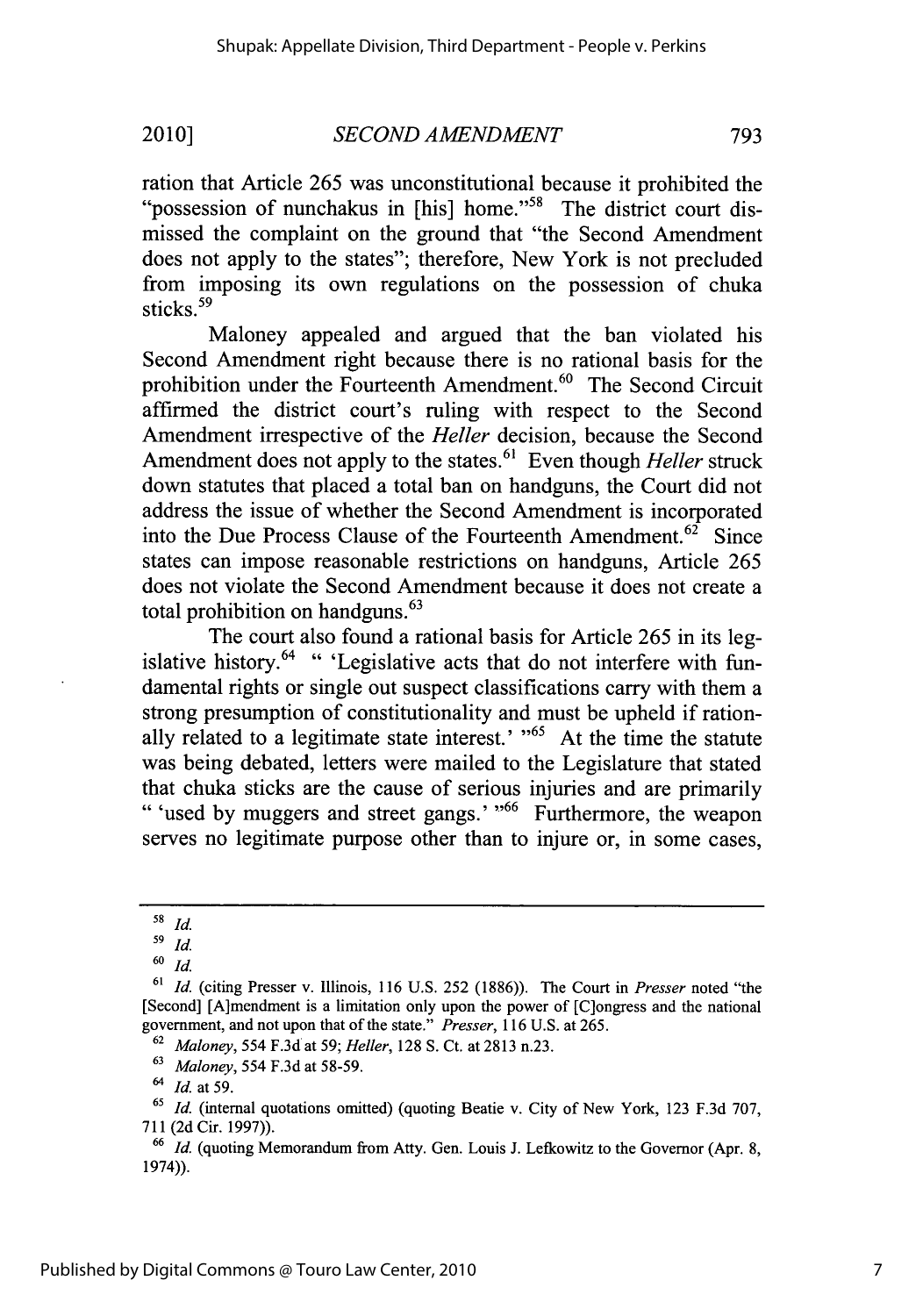*794 TOUROLAWREVIEW* [Vol. **26**

kill a person.<sup>67</sup> Although Maloney argued that the ban would inhibit martial artists' use of chuka sticks in training programs, the court declined to recognize this single purpose as sufficient to overcome the burden of showing **"** 'that there is no rational relationship between the legislation and a legitimate legislative purpose.' **"68**

The *Heller* Court's reference to "sensitive places" is one example of many permissible regulations the government may constitutionally impose on the possession of firearms.<sup>69</sup> In *People v. Ferguson,70* the court upheld the constitutionality of Article *265* that was enforced in arguably one of the most "sensitive places"—an airport.<sup>71</sup> The defendant, William Ferguson, was traveling home to California from New York while in possession of a handgun.<sup>72</sup> Although Ferguson had a valid license to carry the handgun in California, he did not have a license to possess it in New York.<sup>73</sup> After Ferguson informed an American Airlines agent that he had a gun in his possession, a police officer searched his bag.<sup>74</sup> He was subsequently arrested and "charged with [c]riminal [p]ossession of a [w]eapon in the  $[$ f $]$ ourth  $[$ d $]$ egree.<sup>75</sup> In his omnibus motion, Ferguson sought a declaration that Article *265* was unconstitutional.76

In support of his motion, Ferguson specifically argued that he had a license to carry the gun in California, he was properly trained to use the handgun, and it was unloaded while he possessed it in New **York.77** Moreover, in light of the Supreme Court's decision in *Heller,* he argued that his right to carry a handgun for protection was violated.<sup>78</sup> However, the challenged statutes in *Heller* were clearly distinguishable because **"** '[flew laws in the history of our nation have come close to the severe restriction of the District[sic] [of Columbia's] handgun ban.' "<sup>79</sup> In dismissing Ferguson's claim, the court

<sup>74</sup>*id.*

**<sup>67</sup>***Maloney, 554* **F.3d** at **59.**

**<sup>68</sup>***Id. at* **59-60** (quoting *Beatie,* **123 F.3d** at **711).**

**<sup>69</sup>***See Heller,* **128 S.** Ct. at **2816-17.**

**<sup>7</sup>o** No. **2008QN036911, 2008** WL *4694552,* at **\*1** (N.Y. City Crim. Ct. Oct. 24, **2008).**

**<sup>71</sup>** *Id.* at \*4.

**<sup>72</sup>Id.** at **\*1,** \*2.

 $73$  *Id.* at \*1.

**<sup>7</sup>** *Ferguson, 2008* **WL** *4694552,* at **\*1.**

**<sup>76</sup>** *Id. at \*1.*

n *Id.* at \*2.

**<sup>78</sup>***Id.* at **\*3.**

**<sup>79</sup>***Id.* (alteration in original) (quoting *Heller,* **128 S.** Ct. at **2818).**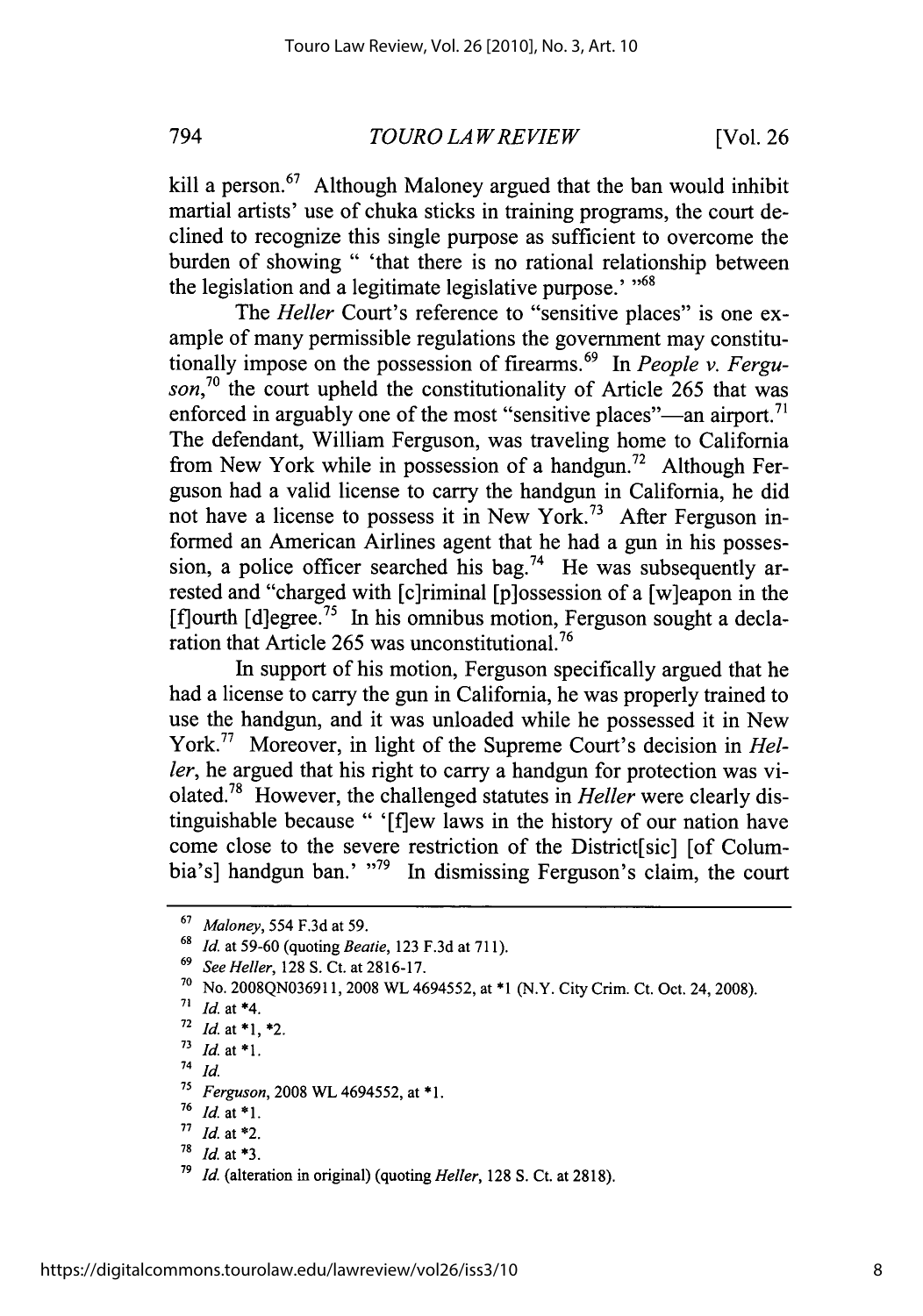referenced *Heller's* proposition for the permissible prohibition of firearms in "sensitive places."<sup>80</sup> It reasoned that an airport is considered a sensitive place, and such regulatory measures on the possession of handguns are essential to the safety and security of the pub $lic.<sup>81</sup>$  Furthermore, the court noted that Ferguson was not in his home at the time of his arrest; therefore, his argument that the law infringed upon his right to carry a handgun for self-defense was not afforded the *Heller* protection.<sup>82</sup> Again, the court upheld the constitutionality of Article *265* as it does not constitute a total ban on the possession of handguns, and therefore is not a "severe restriction."<sup>83</sup>

As the *Heller* Court pointed out, a state's handgun possession law will not violate the Second Amendment unless the law is **"** 'enforced in an arbitrary and capricious manner.' "<sup>84</sup> In People v. Abdul*lah*,<sup>85</sup> New York's firearm licensing requirement was not enforced arbitrarily or capriciously when the defendant was arrested following a violation of a temporary order of protection and who was then charged with criminal possession of a handgun.<sup>86</sup> A police officer responded to the temporary order of protection violation and arrived at Abdullah's home. $87$  Abdullah told the officer that he had a weapon in his kitchen.<sup>88</sup> The officer seized a handgun, arrested Abdullah, and charged him with criminal possession of a handgun in the fourth degree.<sup>89</sup>

Abdullah argued that the possession charge violated his Second Amendment right to bear arms in his home for self-defense, and that the city's requirement for handgun licenses was enforced in an arbitrary and capricious manner.<sup>90</sup> The court disagreed and upheld New York's handgun regulations as reasonable governmental restrictions.<sup>91</sup> Although the court did not directly address Abdullah's argu-

**<sup>80</sup>***Ferguson,* **2008** WL 4694552 at \*4 (internal quotations omitted).

**<sup>81</sup>** *Id.*

**<sup>82</sup>***Id.*

**<sup>83</sup>***Id.* (internal quotations omitted).

**<sup>84</sup>***Heller,* **128 S.** Ct. at **2819** (quoting Transcript of Oral Argument at **74-75,** *Heller, <sup>128</sup>* **S.** Ct. **2783** (No. **07-290)).**

**<sup>81</sup>870 N.Y.S.2d 886** (N.Y. City Crim. Ct. **2008).**

**<sup>86</sup>***Id* at **887.**

**<sup>87</sup>***id*

**<sup>88</sup>** *id*

**<sup>89</sup>***Id.*

**<sup>90</sup>***Abdullah, 850* **N.Y.S.2d** at **886.**

**<sup>9&#</sup>x27;** *Id.* at **887.**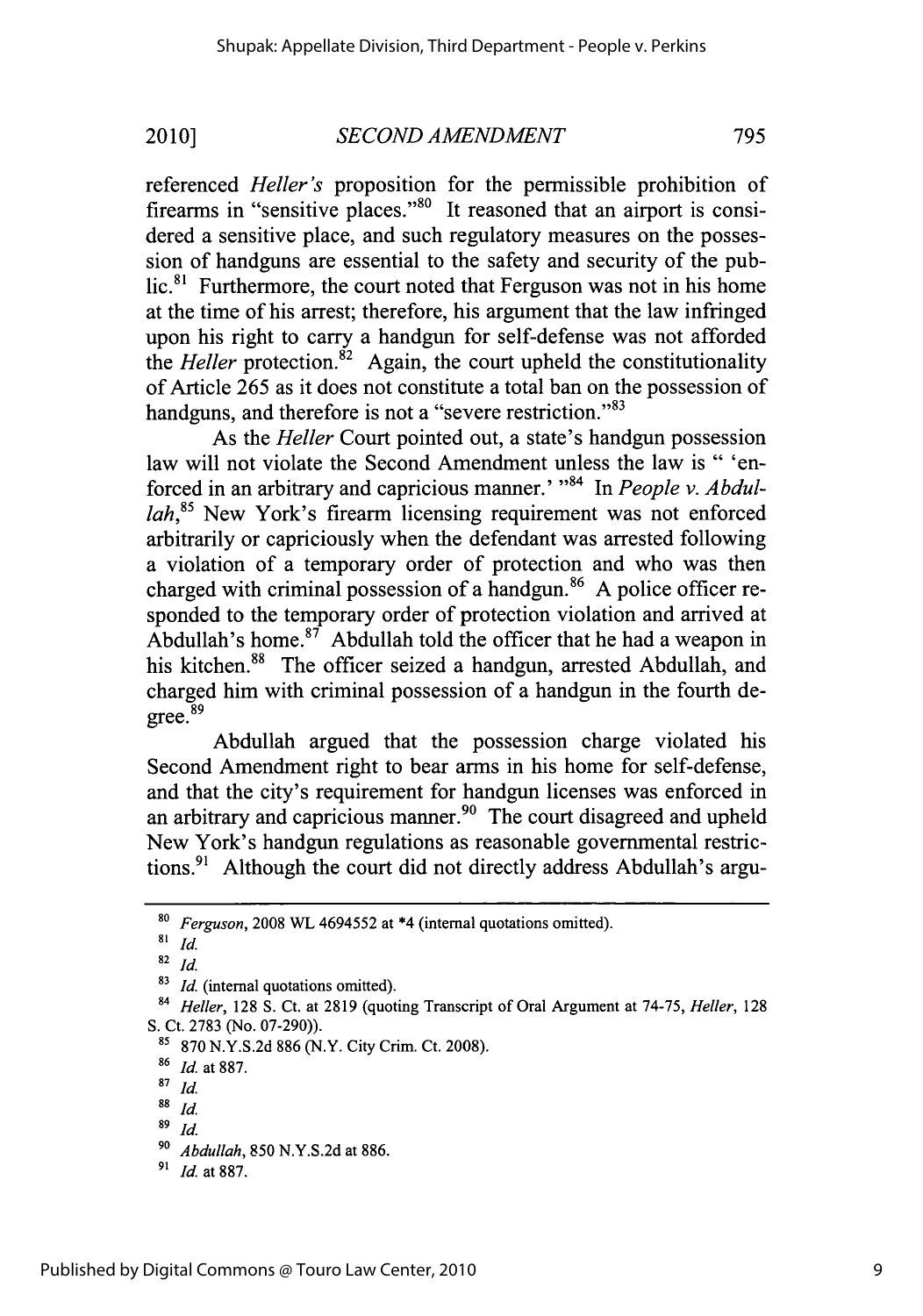*TOURO LAWREVIEW* **796** [Vol. **26**

ment that the gun licensing process was enforced in an arbitrary and capricious manner, the court cited New York's gun licensing statute, which provides the requirements for a license to be issued.<sup>92</sup> Because there was a temporary order of protection issued against Abdullah, his right to possess a handgun was suspended.<sup>93</sup> Therefore, it could hardly be said that New York's gun licensing statute was enforced arbitrarily or capriciously when the statute expressly prohibits possession of a handgun **by** those who have a temporary order of protection issued against them. The court concluded **by** saying that it is a criminal act to possess a handgun unless an individual has a valid license, and that Article **265** is not unconstitutional as violating the Second Amendment. <sup>94</sup>

In People v. Handsome,<sup>95</sup> the New York City Criminal Court elaborated on the factors that police commissioners may consider when determining whether to grant a handgun license to an appli**cant.96** *In Handsome,* the police obtained a warrant to search Handsome's apartment based upon information that he possessed weapons. 97 The police seized three handguns and ammunition from the apartment.<sup>98</sup> Handsome "was charged with three counts of [c]riminal [p]ossession of a [w]eapon in the  $[$ f]ourth  $[d]$ egree."<sup>99</sup> He argued that Article **265** was unconstitutional because it violated his Second Amendment right in light of *Parker v. District of Columbia.'o*

No license shall be issued **.** . **.** except for an applicant (a) twenty-one years of age or older **...** *;* **(b)** of good moral character; (c) who has not been convicted anywhere of a felony or a serious offense; **(d)** who has stated whether he or she has ever suffered any mental illness **.** . **.** *;* (e) who has not had a license revoked or who is not under a suspension **...** order issued pursuant to **...** section 530.14 of the criminal procedure law **... ; (g)** concerning whom no good cause exists for the denial of the license.

**<sup>9</sup>**N.Y. CRIM. PROC. **LAW** *§* 530.14 **(1)** (a) (McKinney **2007)** which provides, in pertinent part: "Whenever a temporary order of protection is issued **...** the court shall suspend any such existing [handgun] license possessed **by** the defendant **...** and order the immediate surrender of any or all firearms owned or possessed **..... "**

<sup>94</sup>*Abdullah,* **870 N.Y.S.2d** at **887.**

**9** 846 **N.Y.S.2d 852** (N.Y. City Crim. Ct. **2007).**

**<sup>92</sup>***Id. See also* N.Y. **PENAL** LAW *§* 400.00 (McKinney **2005)** which provides, in pertinent parts:

**<sup>96</sup>***See id. at 861.*

 $\frac{97}{98}$  *Id.* at 853.

**<sup>98</sup>***Id*

 $\frac{99}{100}$  *Id.* 

**<sup>100</sup>** *Handsome,* **870 N.Y.S.2d** at **853;** *see also Parker H1,* **478 F.3d** at *395.* At the time of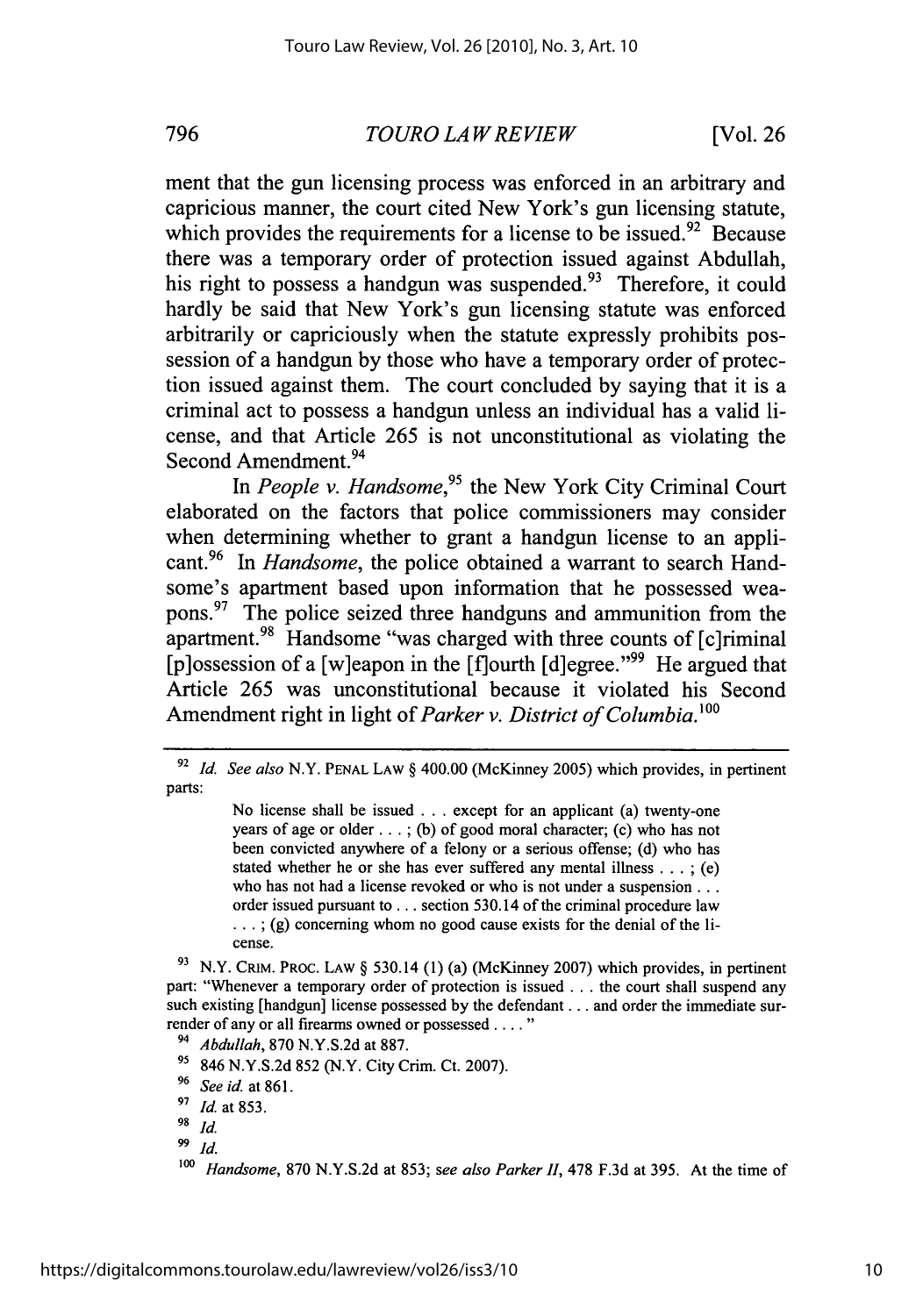Handsome's argument was problematic because he claimed that his Second Amendment right was violated despite his failure to apply for a handgun license.<sup>101</sup> The court reasoned that judicial review was available if Handsome had applied for and been denied a handgun license.<sup>102</sup> If Handsome had applied for a license, the police commissioner would have considered a number of factors, including his age,<sup>103</sup> employment, high school attendance status, and residence in a New York City Housing Authority property among "many young children and senior citizens." $104$  Furthermore, the government obtained information during discovery that provided that he was "a member of an organized gang."<sup>105</sup>

The court recognized that it is quite possible that Handsome would have been denied a license because he was under the minimum age imposed **by** the licensing statutes, he lived in public housing, and he was an alleged gang member.<sup>106</sup> More importantly, it would hard**ly** be an arbitrary and capricious enforcement of Article 400 of the Penal Law or a violation of Handsome's Second Amendment right when he does not fit the class of persons that the statute permits to possess handguns.<sup>107</sup> The court concluded by noting that Article 265 "was enacted pursuant to the State's police power, and is more than rationally related to the end it seeks to accomplish, limiting gun violence and accidents which have caused many deaths and injuries."<sup>108</sup>

When supported **by** a rational basis, the denial of a pistol license will not violate the Second Amendment.<sup>109</sup> In *Wisotsky v*. *Kelly,* Wisotsky applied for a premises residence license for a handgun and was approved.<sup>110</sup> In support of his application he noted that

*Handsome,* the Supreme Court had not yet decided *Heller, but Parker* was affirmed on appeal. *See Heller,* **128 S.** Ct. at **2788.**

**<sup>1</sup>o1** *Handsome,* **870 N.Y.S.2d** at **861.**

**<sup>102</sup>***id.*

<sup>&</sup>lt;sup>103</sup> Handsome was only nineteen years old at the time. *Id.* 

 $104$  *Id.* 

**<sup>105</sup>***Id.*

**<sup>106</sup>***Handsome,* **870 N.Y.S.2d** at **861**

**<sup>107</sup>***See* N.Y. **PENAL** LAW **§** 400 **(1)** (McKINNEY **2007),** which provides, in pertinent part: "No license shall be issued **...** except for an applicant (a) twenty-one years of age or old**er...."**

*<sup>108</sup>Handsome,* 846 **N.Y.S.2d** at **861.**

**<sup>109</sup>**Wisotsky v. Kelly, No. 104213/09, **2009** WL **1620181,** at *\*5* (Sup. Ct. N.Y. County June 2, **2009).**

*<sup>&</sup>quot;o Id. at* **\*1.**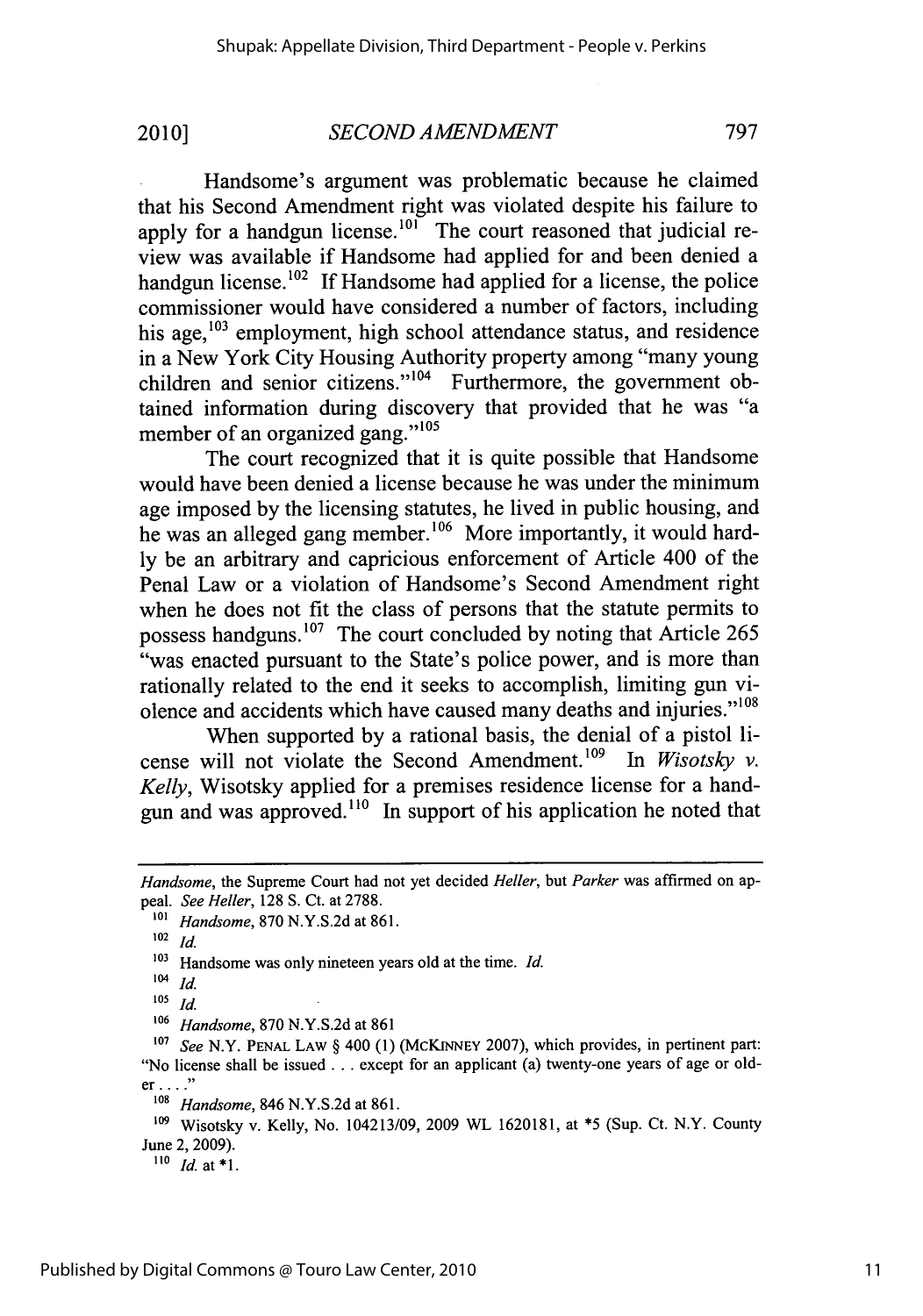*TOURO LAWREVIEW* **798** [Vol. **26**

he was a personal security guard for David Rockefeller, a retired warrant officer, and was a former "United States Marine **.** . **.** for twenty years" before being involuntarily discharged for unacceptable conduct.<sup>111</sup> A few months later, Wisotsky was "charged with criminal possession of a weapon in the third degree[,] **.** . **.** criminal impersonation in the third degree $\lceil$ ,  $\rceil$ ... and assault in the third degree.<sup>"112</sup> Although the charges were ultimately dismissed, two orders of protection were issued against Wisotsky in favor of the complaining witnesses in the criminal case. $113$ 

Wisotsky re-applied for a premises residence license after the charges were dismissed, but his application was denied.<sup>114</sup> In denying his application, the license division stated that the criminal charges against him were "disturbing," and that he exercised "poor judgment" when he carried his unsecured handgun outside the presence of the home in direct violation of his handgun license.<sup>115</sup> A subsequent appeal of his license denial was also dismissed, and in dismissing, the license division noted that he "fail[ed] to disclose the prior orders of protection" issued against him. $^{116}$ 

Wisotsky then commenced an Article **78** proceeding to show cause as to the denial of the license.<sup>117</sup> He argued that the license division's decision to deny his application was arbitrary and capricious because the criminal charges were dismissed, he had twenty years of military service, he was currently employed as a personal security guard, and the denial violated his Second Amendment right.<sup>118</sup>

The decision to deny a premises residence license will stand unless the decision was arbitrary and capricious; thus, the decision is proper when "supported by a rational basis."<sup>119</sup> The license division found numerous reasons to deny the license, including the violation of his original license restriction, which led to criminal charges, and the failure to disclose three orders of protection against him when he

- $118$  *Id.*
- **"9** *Wisotsky,* **2009** WL **1620181,** *at* **\*5.**

 $111$  *Id.* 

**<sup>112</sup>***id*

**<sup>&</sup>quot;3** *Id. at* **\*3.**

**<sup>114</sup>***Wisotsky,* **2009** WL **1620181,** *at* **\*3.**

**<sup>115</sup>***Id.*

 $\frac{116}{117}$  *Id.* at \*4.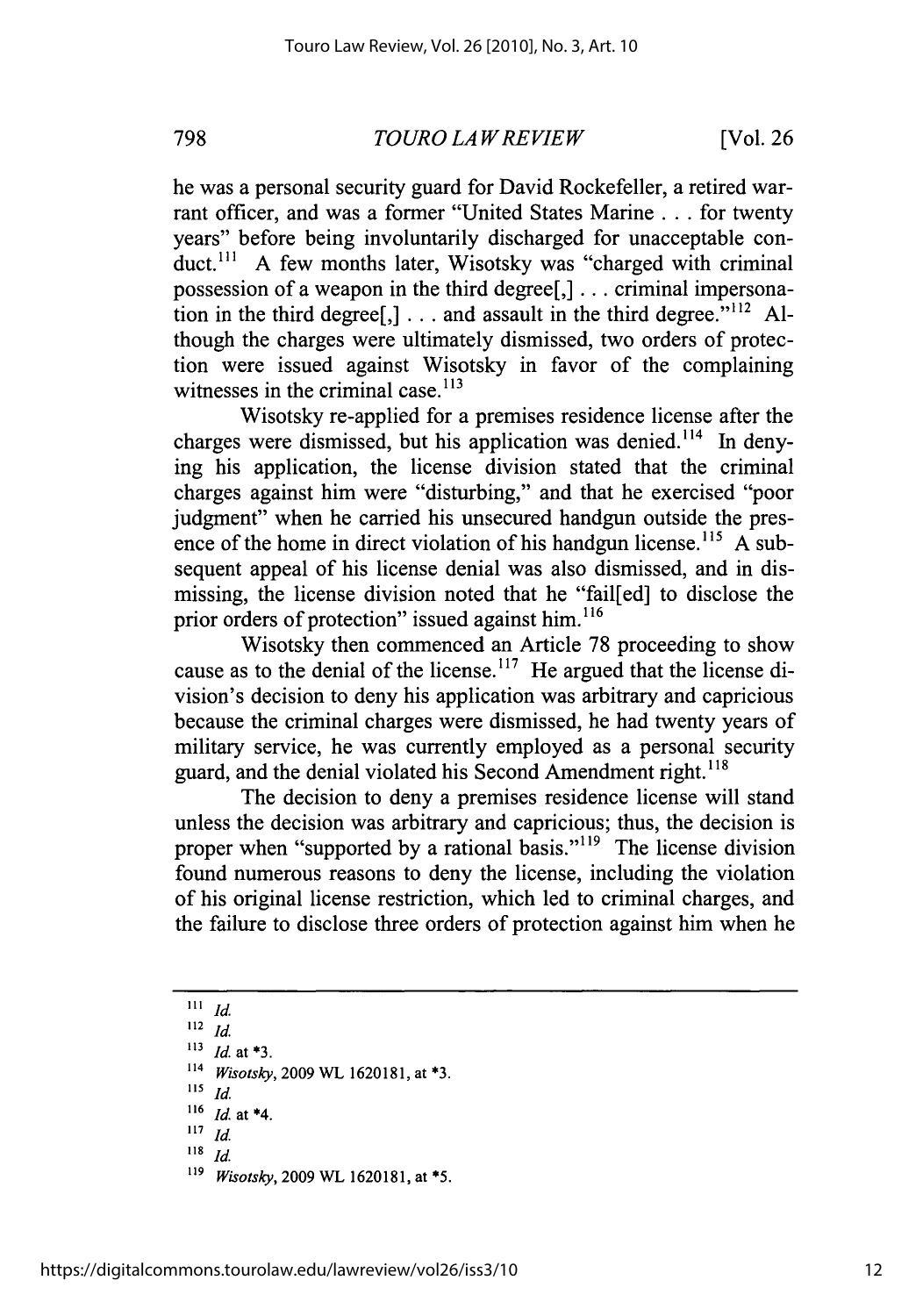re-applied for the license.<sup>120</sup> Although Wisotsky did have an otherwise stellar background and provided analogous cases in which applicants with more troubling backgrounds were given licenses, there is no authority that says an applicant is always "entitled to a second chance." $121$  Furthermore, there are numerous factors to consider when deciding whether to deny a handgun license, which include the need to have a license and other mitigating factors.<sup>122</sup>

Future courts will be well guided **by** consistent decisions that uphold the constitutionality of Article *265,* because in almost all of the decisions there was a clear violation of Article *265* or a rational basis to deny a handgun license. As *Heller* pointed out, regulations of handguns are necessary for the safety of the citizens of this coun*try. Ferguson* is a prime example of a reasonable restriction that is important for the safety and security of the public in sensitive places. Reasonable people will continue to disagree regarding handgun restrictions, but they are arguably necessary in airports for the safety of travelers. Without these restrictions, the troubling statistics that *Hel*ler referenced will continue to worsen.

New York should continue to implement regulations that only allow responsible persons the right to possess a handgun for selfdefense purposes in the home. *Wisotsky* is important to show that even a stellar background can be negated **by** one criminal act. Wisotsky clearly did not exemplify the high level of responsibility that comes with possessing a handgun when he was charged with a crime directly related to his illegal use of a weapon. Article 400 of the Penal Law, therefore, is significant to protect the public from people like Wisotsky, who at one time satisfied the requirements to possess a handgun, but now clearly should not enjoy that right. Similarly, *Abdullah and Handsome* are important cases to show that those who are subjected to criminal prosecutions do not deserve to possess hand-

**<sup>120</sup>** *Id.* at *\*5-6.*

**<sup>121</sup>***Id.* at **\*6** (internal quotation marks omitted).

**<sup>122</sup>** *Id.* Although courts normally take into account various factors to determine whether the grant or denial of a license is proper, one criminal act can negate an otherwise unblemished record. See, e.g., Tolliver v. Kelly, **837 N.Y.S.2d 128, 130 (App.** Div. 1st Dep't **2007)** (reversing the decision to grant petitioner's handgun license because his "unblemished record of outstanding character **. ..** his military service, [and] his higher education" was negated **by** a criminal conviction, which evidenced "a startling lack of judgment") (internal quotation marks omitted).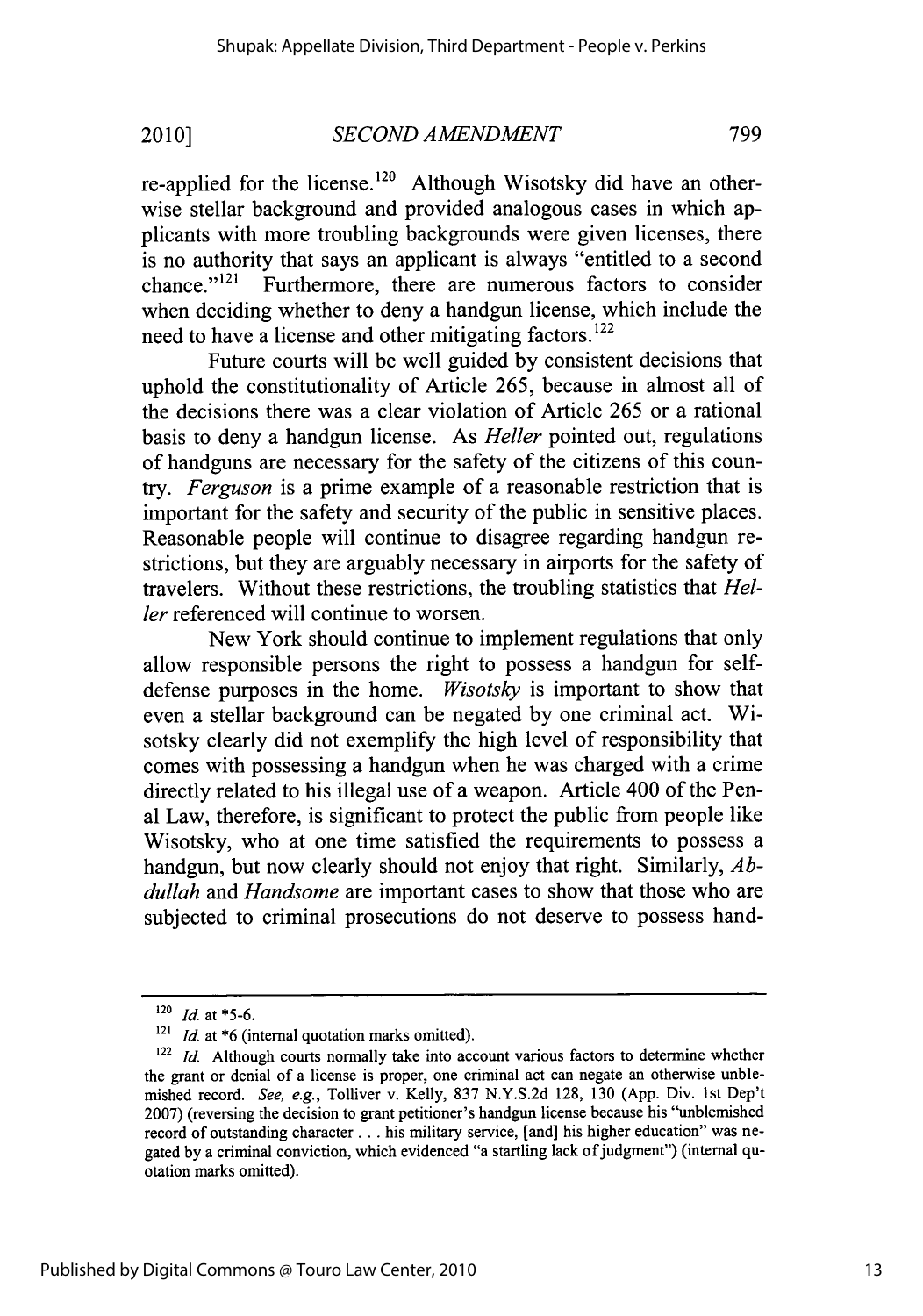*TO URO LAW RE VIEW* **800** [Vol. **26**

guns because they are not "of good moral character." $^{123}$  Consistent decisions upholding the constitutionality of Article *265* as well as the imposition of harsh criminal sentences in different factual scenarios will further serve New York's determination to have strict handgun laws and act as a general deterrent to future persons who are considering violating the handgun laws.

However, at the same time, denying a handgun license to **Ab**dullah after the criminal charges were dropped is contrary to the express language of Article 400 of the Penal Law that those convicted of a felony or serious offense are precluded from possessing a handgun.124 **A** decision like this casts doubt on New York's ability to recognize that citizens are capable of rehabilitation and can earn the right to possess a handgun again. This, at first read, can be quite troubling when our criminal justice system encourages rehabilitation, *but Handsome* showed that judicial review is still available to appeal the decision. This will provide individuals another opportunity to argue why they deserve a handgun license and will serve as a check on determinations made **by** the police commissioner.

As long as future courts properly apply the rational basis test as they did in *Wisotsky,* New York residents should feel confident that courts only grant licenses to responsible individuals who are "of good moral character," and where there is otherwise "no good cause  $\ldots$  for the denial of the license."<sup>125</sup> When this is done, the tragic handgun statistics reported in *Heller* should improve, and people similar to the victim in *Perkins* will be protected from violent criminals because article **265** is rationally related to the ends it seeks to accomplish-the protection of the public from handgun violence.

The United States Supreme Court granted certiorari in *McDonald v. City of Chicago*<sup>126</sup> to decide the question left open in *Heller* whether the Second Amendment is incorporated into the Due Process Clause of the Fourteenth Amendment.127 The decision is expected **by** the summer of 2010. In *McDonald,* the National Rifle Association

**<sup>123</sup>**N.Y. **PENAL** LAW **§** 400.00 **(1) (b).**

**<sup>124</sup>***Id. §* 400.00 **(1)** (c).

**<sup>125</sup>***Id. §* 400.00 **(1) (b), (g).**

**<sup>126</sup>**Nat'l Rife Ass'n v. Chicago, **567 F.3d** *856* (7th Cir. **2009),** *cert. granted,* McDonald v. City of Chicago, **130 S.** Ct. 48 **(2009).**

**<sup>127</sup>***Heller,* **128 S** Ct. at **2813** n.23; *see also* Petition for Writ of Certiorari at i, Nat'1 Rifle Ass'n v. Chicago, **2009** WL **1556563 (U.S.** June **3, 2009)** (No. **08-1497).**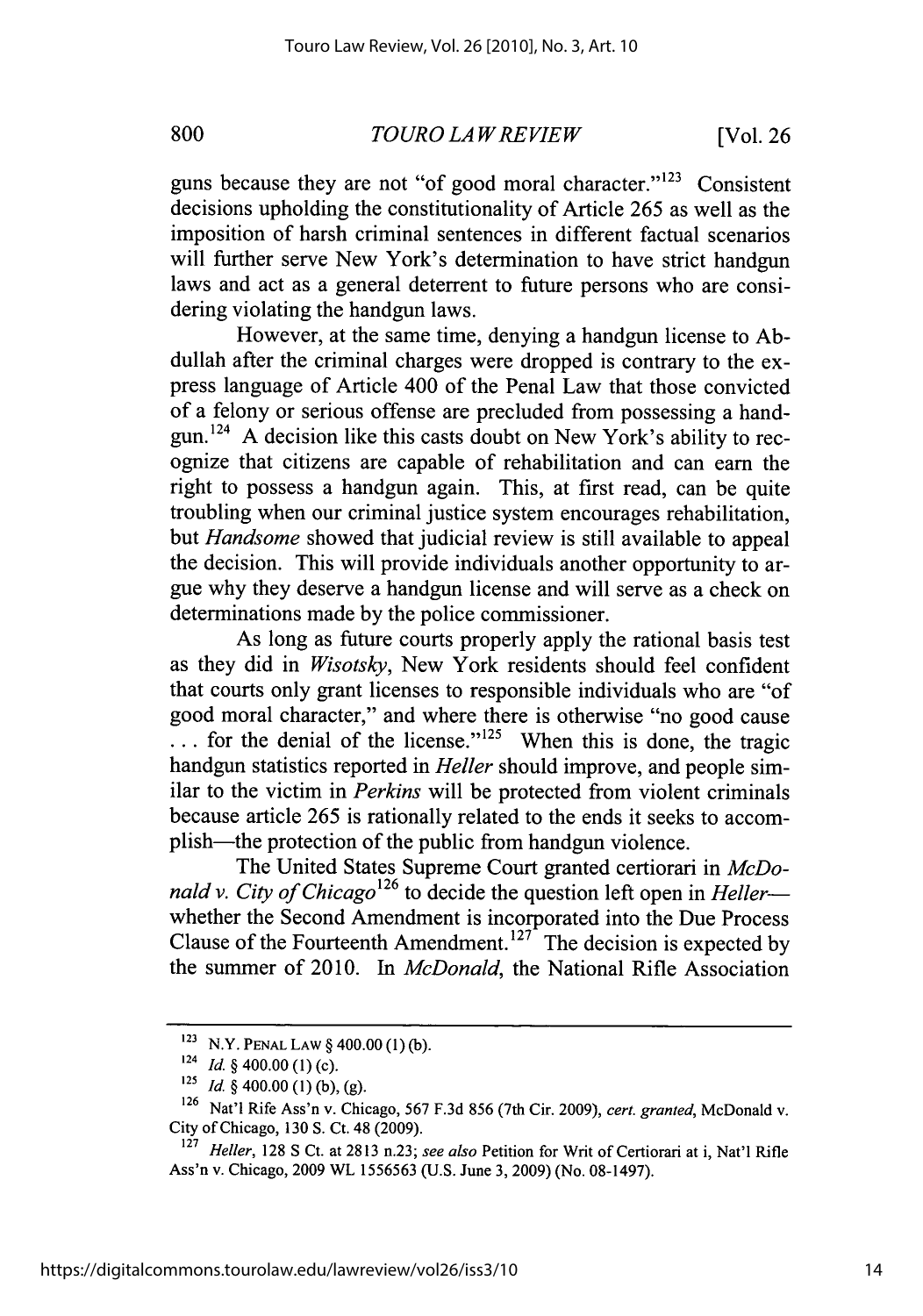filed a complaint alleging that certain Chicago ordinances prohibited the possession of handguns in the home, in violation of *Heller.128* The district court dismissed the complaint, holding that the Second Amendment does not apply to the states, and the Seventh Circuit Court of Appeals affirmed, holding that only the Supreme Court can decide whether the Second Amendment is incorporated into the Fourteenth Amendment.<sup>129</sup>

*McDonald* is significant; it will likely determine whether the Second Amendment is incorporated into the Fourteenth Amendment. Justice Stevens questioned the scope of the right established in *Heller*—is it the right to possess a handgun in the home, or is it more expansive to include the right to possess a handgun on the street? $130$ Given the numerous issues regarding the scope of the Second Amendment, the Justices will likely remand the case with guidance on what types of reasonable restrictions will be constitutionally permissible.<sup>131</sup> In New York, if the Supreme Court does incorporate the Second Amendment, there will likely be an influx of litigation challenging the constitutionality of article *265* of the Penal Law. The implications of *McDonald* could be far-reaching and could significantly change the constitutionality of New York's restrictions on the possession of handguns.

*Brian Shupak*

**<sup>128</sup>***Nat'1Rifle Ass'n, 567* **F.3d** at *857.*

**<sup>129</sup>***Id. at* **857, 860.**

**<sup>130</sup>**Adam Liptak, *Justices Seem to Lean Toward Extending Individual Right to Own Guns,* N.Y. **TIMES,** Mar **3, 2010** at A14.

**<sup>131</sup>***The Second Amendment's Reach,* N.Y. **TIMES,** Mar. 2, 2010 at **A22.**